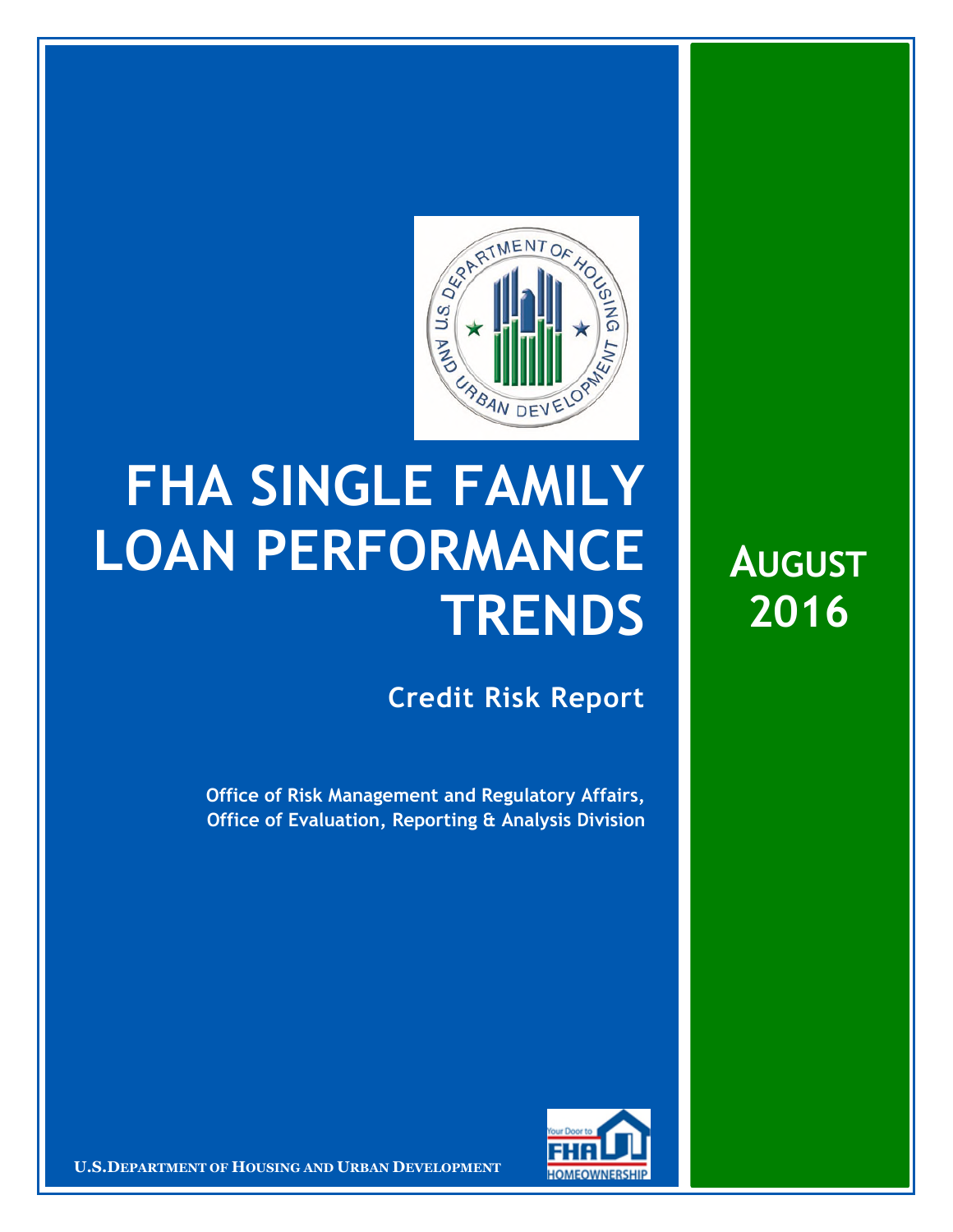## Table of Contents

## Table of Figures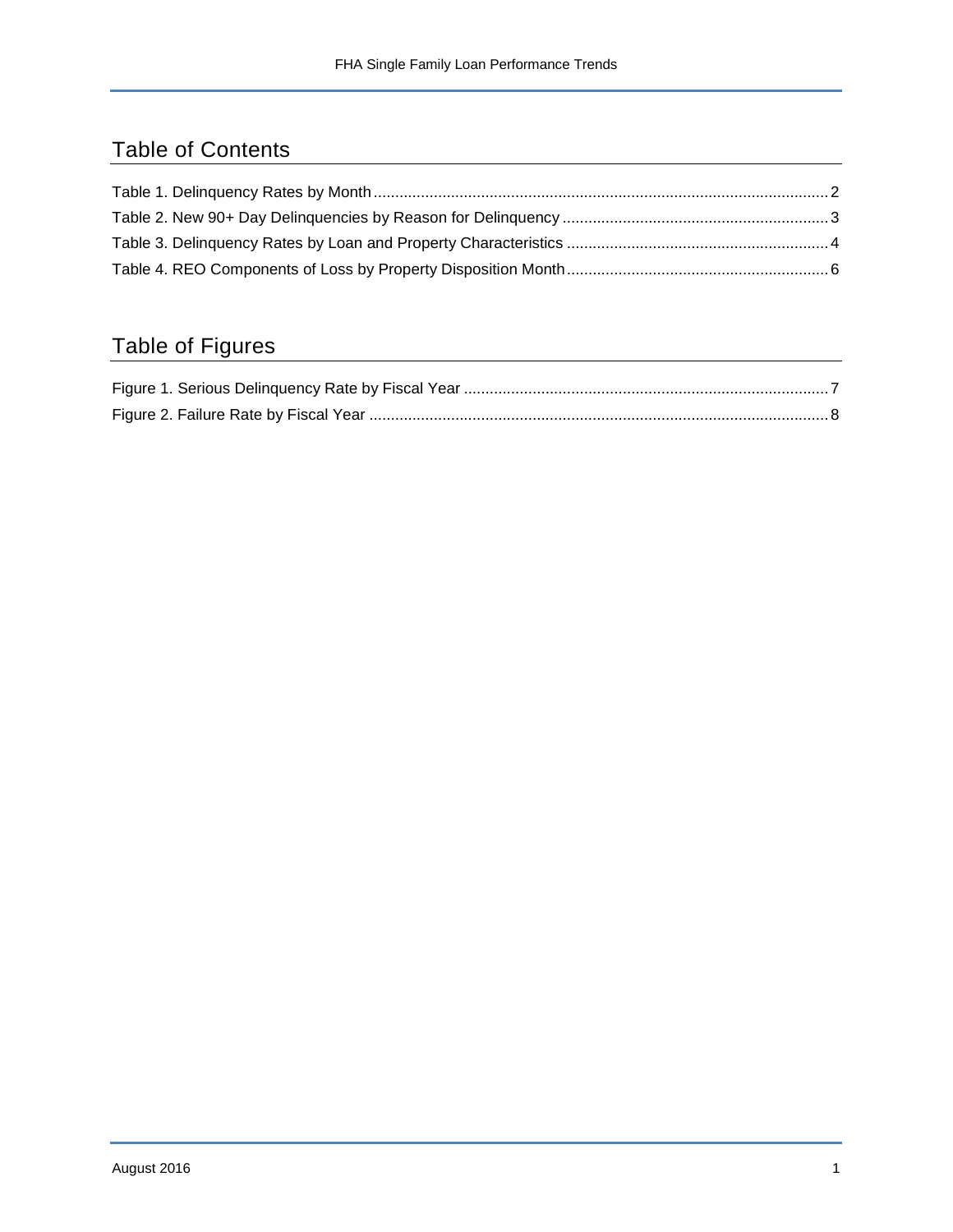|                                | Active<br>Insurance in |        | Delinquency Rates <sup>a</sup> (%) |                            | Exceptions <sup>b</sup> (%) | Serious    |                       |  |  |  |  |
|--------------------------------|------------------------|--------|------------------------------------|----------------------------|-----------------------------|------------|-----------------------|--|--|--|--|
|                                | Force                  |        |                                    |                            | In.                         | In         | Delinquency           |  |  |  |  |
| Month                          | (EOM)                  | 30-day | 60-day                             | 90-day                     | Foreclosure                 | Bankruptcy | Rate <sup>c</sup> (%) |  |  |  |  |
| <b>Non-Seasonally Adjusted</b> |                        |        |                                    |                            |                             |            |                       |  |  |  |  |
| Aug 2015                       | 7,723,992              | 4.58   | 1.60                               | 3.09                       | 1.91                        | 0.91       | 5.91                  |  |  |  |  |
| Sep                            | 7,742,143              | 4.63   | 1.64                               | 3.07                       | 1.87                        | 0.92       | 5.86                  |  |  |  |  |
| Oct                            | 7,765,800              | 4.66   | 1.64                               | 3.02                       | 1.85                        | 0.92       | 5.79                  |  |  |  |  |
| Nov                            | 7,780,970              | 4.77   | 1.67                               | 3.07                       | 1.84                        | 0.92       | 5.82                  |  |  |  |  |
| Dec                            | 7,779,458              | 4.70   | 1.68                               | 3.04                       | 1.85                        | 0.90       | 5.79                  |  |  |  |  |
| Jan 2016                       | 7,797,476              | 5.10   | 1.78                               | 3.07                       | 1.81                        | 0.91       | 5.80                  |  |  |  |  |
| Feb                            | 7,809,458              | 4.14   | 1.50                               | 2.88                       | 1.78                        | 0.89       | 5.55                  |  |  |  |  |
| Mar                            | 7,809,260              | 3.72   | 1.32                               | 2.76                       | 1.68                        | 0.87       | 5.31                  |  |  |  |  |
| Apr                            | 7,810,381              | 4.08   | 1.30                               | 2.60                       | 1.67                        | 0.88       | 5.16                  |  |  |  |  |
| May                            | 7,813,695              | 4.21   | 1.37                               | 2.57                       | 1.63                        | 0.87       | 5.07                  |  |  |  |  |
| Jun                            | 7,814,304              | 4.38   | 1.46                               | 2.50                       | 1.62                        | 0.89       | 5.02                  |  |  |  |  |
| Jul                            | 7,824,682              | 4.74   | 1.52                               | 2.50                       | 1.59                        | 0.87       | 4.96                  |  |  |  |  |
| Aug                            | 7,834,822              | 4.49   | 1.54                               | 2.52                       | 1.55                        | 0.88       | 4.95                  |  |  |  |  |
|                                |                        |        |                                    | <b>Seasonally Adjusted</b> |                             |            |                       |  |  |  |  |
| Aug 2015                       | 7,723,992              | 4.37   | 1.58                               | 3.24                       | 2.00                        | 0.96       | 6.20                  |  |  |  |  |
| Sep                            | 7,742,143              | 4.31   | 1.52                               | 3.13                       | 1.93                        | 0.93       | 6.00                  |  |  |  |  |
| Oct                            | 7,765,800              | 4.66   | 1.56                               | 3.01                       | 1.88                        | 0.88       | 5.76                  |  |  |  |  |
| Nov                            | 7,780,970              | 4.50   | 1.55                               | 2.88                       | 1.87                        | 0.88       | 5.62                  |  |  |  |  |
| Dec                            | 7,779,458              | 4.36   | 1.50                               | 2.78                       | 1.85                        | 0.87       | 5.50                  |  |  |  |  |
| Jan 2016                       | 7,797,476              | 4.88   | 1.59                               | 2.74                       | 1.79                        | 0.89       | 5.42                  |  |  |  |  |
| Feb                            | 7,809,458              | 4.45   | 1.62                               | 2.72                       | 1.74                        | 0.88       | 5.34                  |  |  |  |  |
| Mar                            | 7,809,260              | 4.22   | 1.57                               | 2.82                       | 1.61                        | 0.90       | 5.33                  |  |  |  |  |
| Apr                            | 7,810,381              | 4.35   | 1.47                               | 2.78                       | 1.58                        | 0.90       | 5.26                  |  |  |  |  |
| May                            | 7,813,695              | 4.23   | 1.46                               | 2.76                       | 1.59                        | 0.88       | 5.23                  |  |  |  |  |
| Jun                            | 7,814,304              | 4.42   | 1.52                               | 2.69                       | 1.66                        | 0.91       | 5.26                  |  |  |  |  |
| Jul                            | 7,824,682              | 4.98   | 1.54                               | 2.65                       | 1.63                        | 0.89       | 5.17                  |  |  |  |  |
| Aug                            | 7,834,822              | 4.28   | 1.52                               | 2.64                       | 1.63                        | 0.93       | 5.20                  |  |  |  |  |

<span id="page-2-0"></span>

EOM = end of month.

<sup>a</sup>The 90-day category includes all loans that are at least 3 months delinquent excluding those loans in foreclosure or bankruptcy processing. Included in the delinquency counts are loans under active consideration for loss mitigation foreclosure avoidance.

<sup>b</sup> Exceptions are counted separately from delinquencies, regardless of the length of the delinquency period.

<sup>c</sup> Serious delinquency rates are the sum of 90-day delinquencies plus in-foreclosures and in-bankruptcies.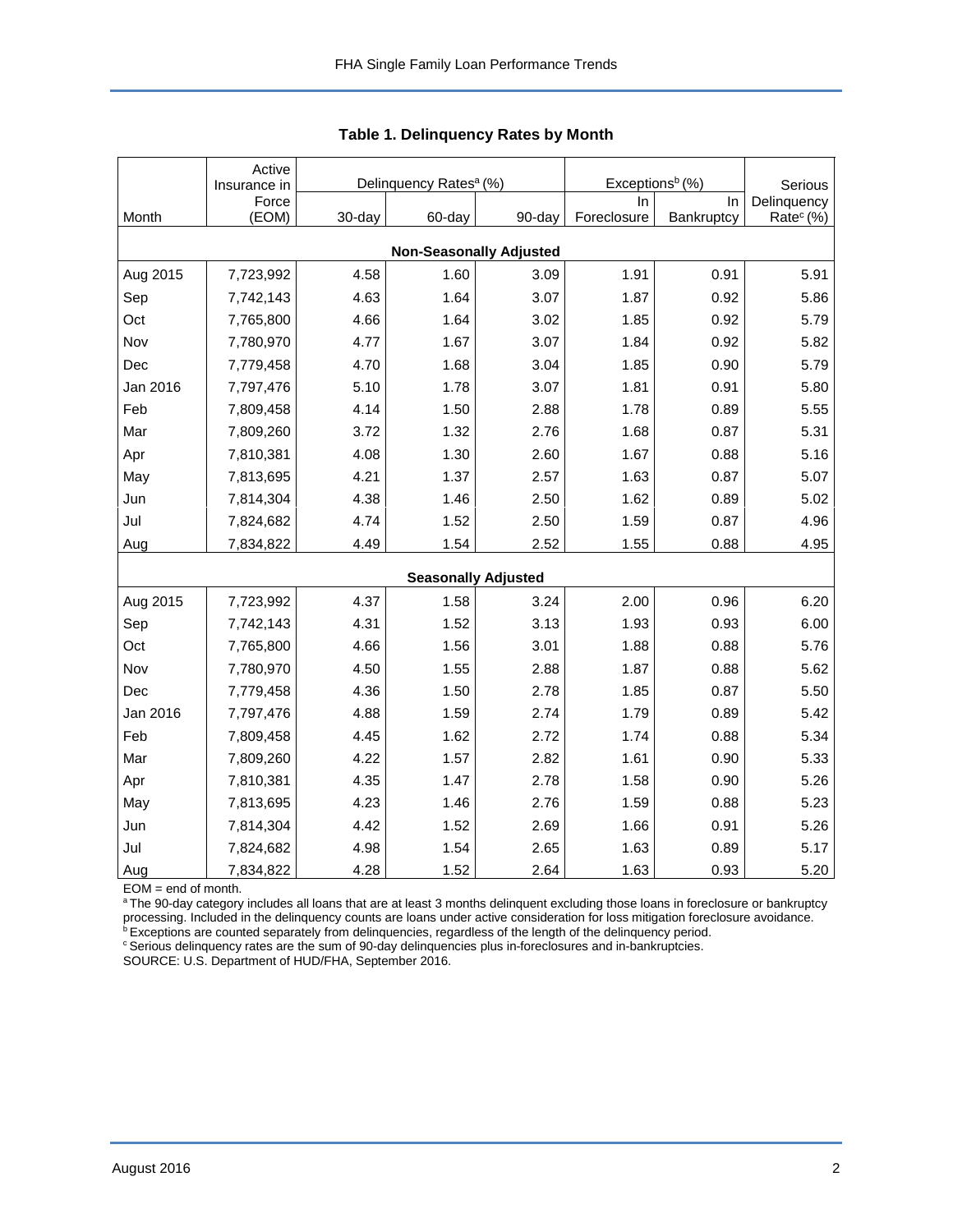<span id="page-3-0"></span>

|                                   |                              | Share by Reason for Delinquency (%) |            |                          |                                     |                                |               |                    |  |  |  |
|-----------------------------------|------------------------------|-------------------------------------|------------|--------------------------|-------------------------------------|--------------------------------|---------------|--------------------|--|--|--|
|                                   |                              |                                     |            |                          | Death or<br>Illness of<br>Principal |                                |               |                    |  |  |  |
| <b>Fiscal Year</b><br>and Quarter | New 90+ Day<br>Delinquencies | Reduction<br>of Income              | Unemployed | Excessive<br>Obligations | <b>Borrower</b><br>or Family        | Marital<br><b>Difficulties</b> | No<br>Contact | Other <sup>a</sup> |  |  |  |
| 2011 Q1                           | 133,712                      | 37.76                               | 9.79       | 16.45                    | 9.50                                | 4.54                           | 12.71         | 9.24               |  |  |  |
| 2011 Q2                           | 117,915                      | 37.36                               | 10.43      | 16.12                    | 10.21                               | 4.44                           | 11.74         | 9.70               |  |  |  |
| 2011 Q3                           | 99,259                       | 36.68                               | 10.60      | 16.56                    | 10.81                               | 4.77                           | 10.44         | 10.13              |  |  |  |
| 2011 Q4                           | 133,834                      | 37.27                               | 10.49      | 17.63                    | 11.15                               | 4.73                           | 8.91          | 9.83               |  |  |  |
| 2012 Q1                           | 158,096                      | 36.46                               | 9.73       | 19.21                    | 11.37                               | 4.44                           | 8.85          | 9.95               |  |  |  |
| 2012 Q2                           | 114,763                      | 36.96                               | 10.28      | 17.67                    | 11.76                               | 4.70                           | 8.00          | 10.62              |  |  |  |
| 2012 Q3                           | 101,470                      | 36.64                               | 10.10      | 17.52                    | 12.33                               | 4.86                           | 7.57          | 10.99              |  |  |  |
| 2012 Q4                           | 125,201                      | 36.26                               | 9.93       | 18.13                    | 12.67                               | 4.53                           | 7.35          | 11.13              |  |  |  |
| 2013 Q1                           | 124,360                      | 35.40                               | 9.74       | 18.36                    | 13.09                               | 4.59                           | 7.19          | 11.63              |  |  |  |
| 2013 Q2                           | 104,166                      | 34.66                               | 9.76       | 17.73                    | 13.63                               | 4.29                           | 7.22          | 12.72              |  |  |  |
| 2013 Q3                           | 86,810                       | 34.69                               | 9.41       | 17.80                    | 14.08                               | 4.31                           | 7.28          | 12.43              |  |  |  |
| 2013 Q4                           | 105,091                      | 34.40                               | 9.72       | 18.48                    | 14.70                               | 4.24                           | 7.55          | 10.92              |  |  |  |
| 2014 Q1                           | 112,099                      | 34.94                               | 9.57       | 20.65                    | 12.16                               | 4.11                           | 7.91          | 10.66              |  |  |  |
| 2014 Q2                           | 93,187                       | 33.30                               | 9.74       | 19.89                    | 11.32                               | 3.57                           | 10.60         | 11.57              |  |  |  |
| 2014 Q3                           | 80,882                       | 32.12                               | 9.41       | 20.36                    | 11.46                               | 3.66                           | 11.09         | 11.88              |  |  |  |
| 2014 Q4                           | 101,853                      | 31.59                               | 9.10       | 21.41                    | 11.96                               | 3.69                           | 10.75         | 11.51              |  |  |  |
| 2015 Q1                           | 106,665                      | 30.98                               | 8.63       | 22.20                    | 12.23                               | 3.76                           | 10.96         | 11.24              |  |  |  |
| 2015 Q2                           | 82,868                       | 31.36                               | 9.07       | 21.74                    | 12.43                               | 3.84                           | 10.23         | 11.34              |  |  |  |
| 2015 Q3                           | 71,869                       | 30.05                               | 8.36       | 21.50                    | 12.33                               | 3.72                           | 12.10         | 11.94              |  |  |  |
| 2015 Q4                           | 88,268                       | 29.00                               | 8.18       | 22.60                    | 12.18                               | 3.46                           | 11.13         | 13.45              |  |  |  |
| 2016 Q1                           | 92,612                       | 28.04                               | 7.84       | 22.44                    | 11.81                               | 3.43                           | 11.37         | 15.07              |  |  |  |
| 2016 Q2                           | 78,982                       | 27.52                               | 8.29       | 21.98                    | 12.37                               | 3.58                           | 11.70         | 14.55              |  |  |  |
| 2016 Q3                           | 66,500                       | 26.61                               | 8.61       | 22.48                    | 12.71                               | 3.57                           | 12.03         | 13.98              |  |  |  |
| 2016 Q4-Jul                       | 27,171                       | 27.86                               | 8.60       | 22.70                    | 12.30                               | 3.46                           | 11.69         | 13.40              |  |  |  |
| 2016 Q4-Aug                       | 28,857                       | 26.10                               | 8.11       | 22.73                    | 12.01                               | 3.11                           | 13.13         | 14.80              |  |  |  |

<span id="page-3-1"></span>**Table 2. New 90+ Day Delinquencies by Reason for Delinquency** 

a Includes abandonment of property, distant employment transfer, neighborhood problems, property problems, inability to sell or rent property, military service, business failure, casualty loss, energy-environment cost, servicing problems, payment adjustment, payment dispute, and transfer of ownership pending fraud and incarceration.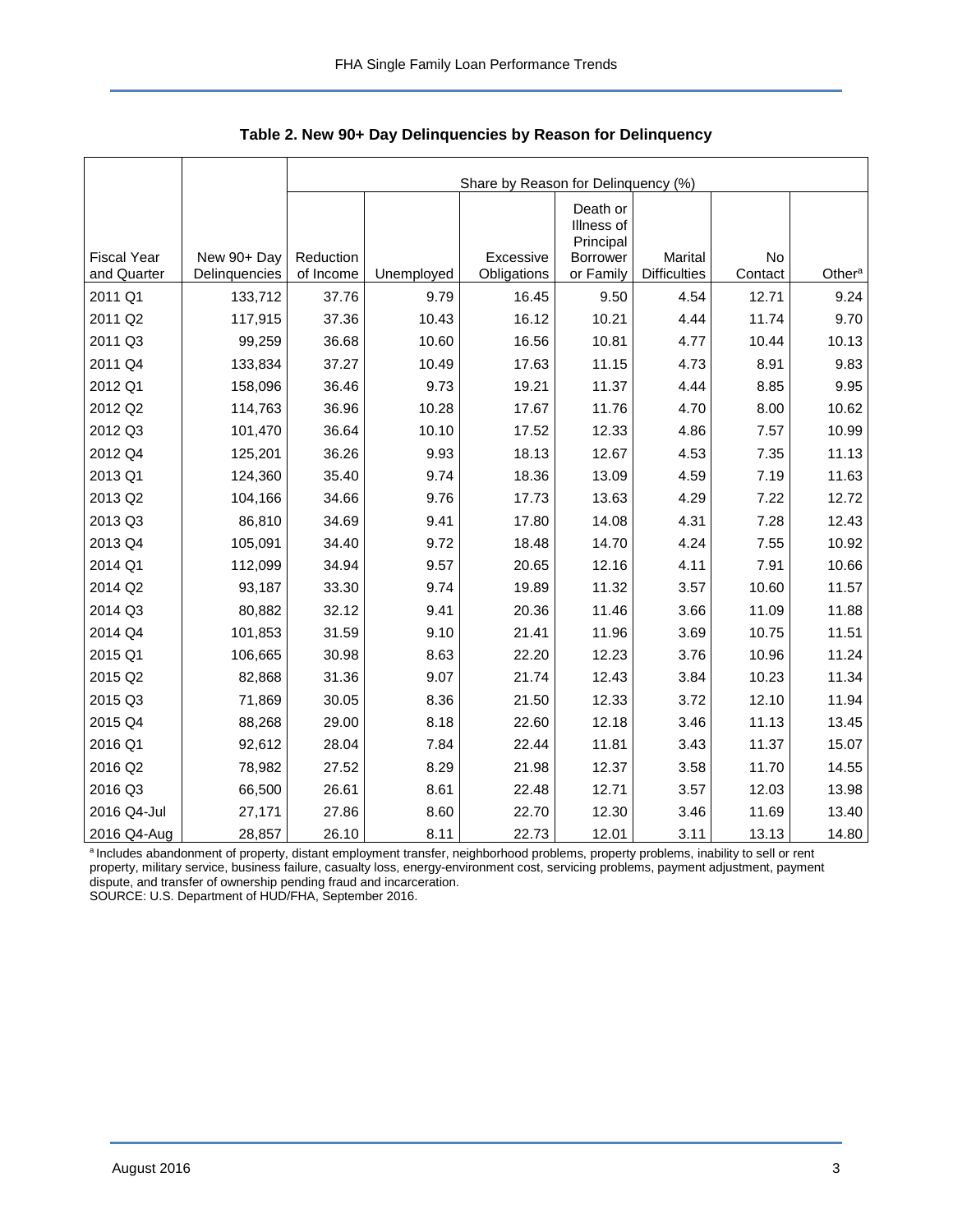<span id="page-4-0"></span>

|                                    |                                   | Rates of Active Loan Counts (%) |        |        |            |                   |                   |                                  |  |  |  |
|------------------------------------|-----------------------------------|---------------------------------|--------|--------|------------|-------------------|-------------------|----------------------------------|--|--|--|
|                                    |                                   |                                 |        |        |            |                   |                   |                                  |  |  |  |
|                                    | <b>IIF</b><br>Shares <sup>a</sup> | All Past<br>Due <sup>b</sup>    | 30-Day | 60-Day | $90 + Day$ | In<br>Foreclosure | In.<br>Bankruptcy | Delinquency<br>Rate <sup>c</sup> |  |  |  |
| <b>Loan Purpose</b>                |                                   |                                 |        |        |            |                   |                   |                                  |  |  |  |
| All Active Loans                   | 7,834,822                         | 12.56                           | 4.54   | 1.55   | 2.53       | 1.55              | 0.88              | 4.95                             |  |  |  |
| Purchase                           | 65.78                             | 13.22                           | 4.96   | 1.75   | 2.71       | 1.51              | 0.89              | 5.11                             |  |  |  |
| Refinance                          | 34.22                             | 11.30                           | 3.74   | 1.17   | 2.19       | 1.64              | 0.85              | 4.67                             |  |  |  |
| <b>Refinance</b>                   |                                   |                                 |        |        |            |                   |                   |                                  |  |  |  |
| Refinance Loans                    | 2,681,004                         | 11.30                           | 3.74   | 1.17   | 2.19       | 1.64              | 0.85              | 4.67                             |  |  |  |
| Conventional                       | 33.34                             | 13.66                           | 4.50   | 1.44   | 2.84       | 2.33              | 1.10              | 6.28                             |  |  |  |
| No Cash Out                        | 22.40                             | 13.02                           | 4.32   | 1.38   | 2.68       | 2.11              | 1.04              | 5.83                             |  |  |  |
| Cash Out                           | 10.94                             | 14.95                           | 4.88   | 1.56   | 3.19       | 2.79              | 1.22              | 7.19                             |  |  |  |
| <b>FHA</b>                         | 9.18                              | 9.76                            | 3.32   | 0.99   | 1.73       | 1.18              | 0.71              | 3.62                             |  |  |  |
| No Cash Out                        | 6.10                              | 9.04                            | 3.07   | 0.90   | 1.55       | 1.01              | 0.68              | 3.24                             |  |  |  |
| Cash Out                           | 3.09                              | 11.18                           | 3.82   | 1.17   | 2.08       | 1.50              | 0.78              | 4.37                             |  |  |  |
| Streamline                         | 57.48                             | 10.17                           | 3.37   | 1.05   | 1.88       | 1.31              | 0.72              | 3.91                             |  |  |  |
| Credit Score Ranged                |                                   |                                 |        |        |            |                   |                   |                                  |  |  |  |
| Loans with Credit Scores 5,702,035 |                                   | 12.19                           | 4.42   | 1.50   | 2.47       | 1.42              | 0.81              | 4.71                             |  |  |  |
| < 500                              | 0.17                              | 36.59                           | 10.03  | 4.67   | 10.49      | 6.64              | 3.81              | 20.94                            |  |  |  |
| 500-579                            | 2.43                              | 36.90                           | 11.92  | 4.89   | 9.33       | 5.93              | 3.51              | 18.77                            |  |  |  |
| 580-619                            | 6.88                              | 26.34                           | 9.55   | 3.60   | 6.30       | 3.83              | 2.17              | 12.31                            |  |  |  |
| 620-659                            | 29.00                             | 17.22                           | 6.61   | 2.27   | 3.53       | 1.76              | 1.15              | 6.44                             |  |  |  |
| 660-719                            | 38.91                             | 9.06                            | 3.23   | 1.00   | 1.60       | 0.96              | 0.49              | 3.05                             |  |  |  |
| 720-850                            | 22.61                             | 4.01                            | 1.25   | 0.36   | 0.65       | 0.53              | 0.20              | 1.38                             |  |  |  |
| <b>Fiscal Year Cohort</b>          |                                   |                                 |        |        |            |                   |                   |                                  |  |  |  |
| <b>All Cohorts</b>                 | 7,834,822                         | 12.56                           | 4.54   | 1.55   | 2.53       | 1.55              | 0.88              | 4.95                             |  |  |  |
| pre-2004                           | 9.72                              | 17.66                           | 6.97   | 2.53   | 3.65       | 2.49              | 1.48              | 7.61                             |  |  |  |
| 2004                               | 2.48                              | 19.15                           | 7.25   | 2.68   | 3.86       | 2.92              | 1.64              | 8.42                             |  |  |  |
| 2005                               | 1.77                              | 21.88                           | 7.89   | 3.02   | 4.67       | 3.52              | 1.91              | 10.10                            |  |  |  |
| 2006                               | 1.41                              | 25.80                           | 8.67   | 3.41   | 6.02       | 4.71              | 2.30              | 13.04                            |  |  |  |
| 2007                               | 1.37                              | 30.52                           | 9.37   | 3.73   | 7.67       | 6.06              | 2.76              | 16.49                            |  |  |  |
| 2008                               | 3.30                              | 30.89                           | 9.34   | 3.67   | 7.77       | 6.21              | 2.81              | 16.79                            |  |  |  |
| 2009                               | 7.47                              | 20.05                           | 6.61   | 2.44   | 4.66       | 3.52              | 1.74              | 9.92                             |  |  |  |
| 2010                               | 9.68                              | 13.52                           | 5.05   | 1.76   | 3.03       | 1.88              | 1.10              | 6.01                             |  |  |  |
| 2011                               | 7.75                              | 11.16                           | 4.26   | 1.45   | 2.39       | 1.34              | 0.88              | 4.61                             |  |  |  |
| 2012                               | 9.33                              | 9.70                            | 3.63   | 1.22   | 1.91       | 0.94              | 0.70              | 3.55                             |  |  |  |
| 2013                               | 12.63                             | 9.23                            | 3.12   | 0.96   | 1.52       | 0.70              | 0.50              | 2.72                             |  |  |  |
| 2014                               | 6.57                              | 12.47                           | 4.59   | 1.47   | 2.39       | 0.87              | 0.54              | 3.79                             |  |  |  |
| 2015                               | 12.22                             | 8.75                            | 3.37   | 0.99   | 1.34       | 0.30              | 0.20              | 1.84                             |  |  |  |
| 2016                               | 14.29                             | 3.83                            | 1.59   | 0.33   | 0.22       | 0.02              | 0.02              | 0.27                             |  |  |  |

## <span id="page-4-1"></span>**Table 3. Delinquency Rates by Loan and Property Characteristics**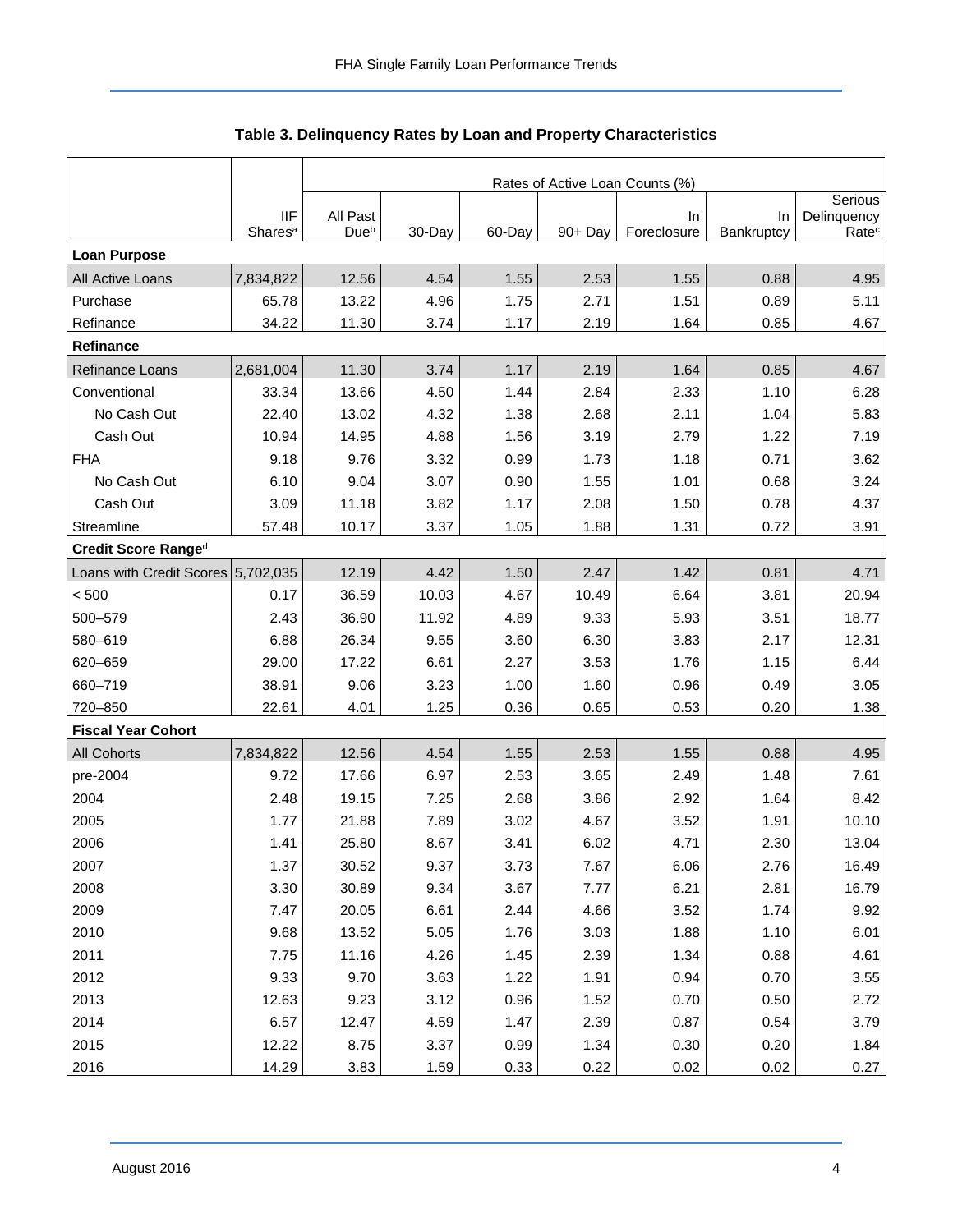|                                                    |                     | Rates of Active Loan Counts (%) |         |        |            |             |            |                   |  |  |  |  |
|----------------------------------------------------|---------------------|---------------------------------|---------|--------|------------|-------------|------------|-------------------|--|--|--|--|
|                                                    |                     |                                 | Serious |        |            |             |            |                   |  |  |  |  |
|                                                    | <b>IIF</b>          | All Past                        |         |        |            | In.         | <b>In</b>  | Delinquency       |  |  |  |  |
|                                                    | Shares <sup>a</sup> | Dueb                            | 30-Day  | 60-Day | $90 + Day$ | Foreclosure | Bankruptcy | Rate <sup>c</sup> |  |  |  |  |
| Loan Amount at Origination (\$ thousands)          |                     |                                 |         |        |            |             |            |                   |  |  |  |  |
| All Loan Amounts                                   | 7,834,822           | 12.56                           | 4.54    | 1.55   | 2.53       | 1.55        | 0.88       | 4.95              |  |  |  |  |
| < 50                                               | 3.66                | 13.86                           | 5.70    | 1.88   | 2.63       | 2.17        | 1.00       | 5.80              |  |  |  |  |
| $50 - 99$                                          | 24.90               | 13.84                           | 5.37    | 1.87   | 2.66       | 1.90        | 1.08       | 5.64              |  |  |  |  |
| 100-149                                            | 29.06               | 12.77                           | 4.76    | 1.63   | 2.59       | 1.48        | 0.98       | 5.06              |  |  |  |  |
| 150-199                                            | 19.42               | 11.86                           | 4.16    | 1.40   | 2.42       | 1.32        | 0.78       | 4.51              |  |  |  |  |
| 200-249                                            | 10.61               | 11.27                           | 3.69    | 1.24   | 2.30       | 1.30        | 0.64       | 4.24              |  |  |  |  |
| 250-399                                            | 10.25               | 11.56                           | 3.51    | 1.16   | 2.48       | 1.43        | 0.57       | 4.48              |  |  |  |  |
| 400-499                                            | 1.29                | 10.63                           | 2.88    | 0.98   | 2.44       | 1.38        | 0.44       | 4.25              |  |  |  |  |
| >499                                               | 0.81                | 9.11                            | 2.15    | 0.76   | 2.20       | 1.19        | 0.32       | 3.70              |  |  |  |  |
| <b>Property Type</b>                               |                     |                                 |         |        |            |             |            |                   |  |  |  |  |
| All Property Types                                 | 7,834,822           | 12.56                           | 4.54    | 1.55   | 2.53       | 1.55        | 0.88       | 4.95              |  |  |  |  |
| Detached                                           | 86.55               | 12.50                           | 4.59    | 1.57   | 2.48       | 1.42        | 0.88       | 4.79              |  |  |  |  |
| Manufactured Housing                               | 3.12                | 16.00                           | 5.69    | 1.90   | 3.30       | 3.29        | 1.27       | 7.86              |  |  |  |  |
| 2-4 Units                                          | 1.95                | 13.33                           | 3.55    | 1.20   | 2.99       | 3.49        | 0.63       | 7.11              |  |  |  |  |
| Condo                                              | 3.71                | 9.42                            | 2.87    | 0.96   | 2.04       | 1.71        | 0.63       | 4.39              |  |  |  |  |
| Townhouse                                          | 4.67                | 13.57                           | 4.60    | 1.63   | 3.10       | 1.88        | 0.78       | 5.77              |  |  |  |  |
| <b>Purchase Loan Type</b>                          |                     |                                 |         |        |            |             |            |                   |  |  |  |  |
| All Purchase Loans                                 | 5,151,897           | 13.22                           | 4.96    | 1.75   | 2.71       | 1.51        | 0.89       | 5.11              |  |  |  |  |
| Repeat                                             | 19.45               | 10.95                           | 4.11    | 1.33   | 2.06       | 1.26        | 0.75       | 4.06              |  |  |  |  |
| First-time                                         | 80.55               | 13.77                           | 5.16    | 1.85   | 2.86       | 1.57        | 0.93       | 5.36              |  |  |  |  |
| <b>Seller-Funded Down Payment Assistance (DPA)</b> |                     |                                 |         |        |            |             |            |                   |  |  |  |  |
| All Sources of Funds                               | 7,834,822           | 12.56                           | 4.54    | 1.55   | 2.53       | 1.55        | 0.88       | 4.95              |  |  |  |  |
| Non-DPA                                            | 97.13               | 12.11                           | 4.41    | 1.48   | 2.41       | 1.47        | 0.82       | 4.70              |  |  |  |  |
| <b>DPA</b>                                         | 2.87                | 27.68                           | 9.11    | 3.86   | 6.62       | 4.30        | 2.87       | 13.79             |  |  |  |  |

**Table 3. Delinquency Rates by Loan and Property Characteristics** 

IIF = insurance in force.

a For each subpanel, the loan shares sum to 100%. However, in some of the subpanels, the total loans in the analysis do not sum to 100% of IIF. For example, the IIF shares for refinance loans sum to 100% of refinance loans. Streamline refinance loans are not included in the Credit Score Range analysis; the IIF shares in that panel, add to 100% of fully-underwritten loans.

b Includes all loans 30 or more days past due, including those in bankruptcy or foreclosure.

<sup>c</sup> Includes all loans 90 days past due plus all in-bankruptcy and in-foreclosure cases.

<sup>d</sup> Credit score reporting began in May 2004 but was not mandatory until July 2008. Streamline refinance loans do not require credit score reporting.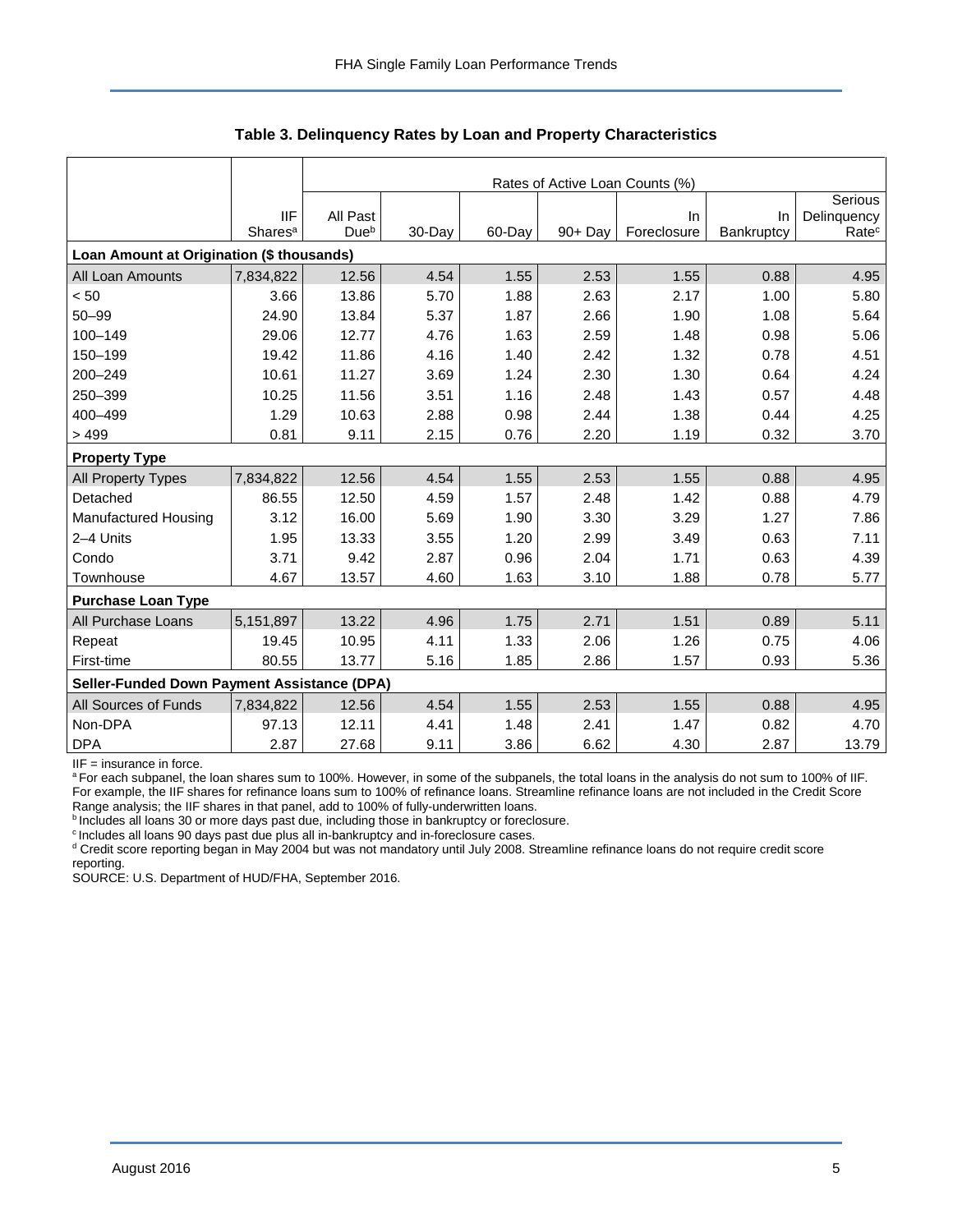<span id="page-6-0"></span>

|                                                         | 2016    |         |         |         |         |                               |         | 2015    |         |         |         |         |         |
|---------------------------------------------------------|---------|---------|---------|---------|---------|-------------------------------|---------|---------|---------|---------|---------|---------|---------|
| <b>Disposition Month</b>                                | Jul     | Jun     | May     | Apr     | Mar     | Feb                           | Jan     | Dec     | Nov     | Oct     | Sep     | Aug     | Jul     |
| Loss Components as Percentage of Defaulted Loan Balance |         |         |         |         |         |                               |         |         |         |         |         |         |         |
| Claim Expenses <sup>a</sup>                             | 13.16   | 13.88   | 14.82   | 15.17   | 15.07   | 14.75                         | 14.37   | 14.14   | 14.40   | 14.73   | 14.09   | 14.22   | 14.04   |
| Holding Costs <sup>b</sup>                              | 4.71    | 5.14    | 5.70    | 5.69    | 5.72    | 5.81                          | 5.91    | 6.07    | 6.01    | 6.01    | 5.97    | 6.01    | 5.96    |
| Loss on Collateral <sup>c</sup>                         | 29.09   | 27.31   | 30.45   | 32.59   | 34.72   | 34.45                         | 34.57   | 34.85   | 35.38   | 33.98   | 34.39   | 32.79   | 32.49   |
| Sales Expense                                           | 4.51    | 4.69    | 4.50    | 4.37    | 4.41    | 4.43                          | 4.35    | 4.30    | 4.29    | 4.37    | 4.32    | 4.36    | 4.39    |
| Program Discounts <sup>d</sup>                          | 0.12    | 0.25    | 0.16    | 0.09    | 0.15    | 0.22                          | 0.15    | 0.15    | 0.19    | 0.19    | 0.16    | 0.11    | 0.18    |
| Net Loss Rate <sup>e</sup>                              | 46.45   | 47.56   | 53.13   | 55.50   | 58.57   | 58.79                         | 57.88   | 57.70   | 58.53   | 57.64   | 57.60   | 56.46   | 56.18   |
| Average Amount (\$)                                     |         |         |         |         |         |                               |         |         |         |         |         |         |         |
| Average Dollar Loss                                     | 52,421  | 57,026  | 60,407  | 62,734  | 67,924  | 69,057                        | 68,452  | 68,193  | 69,736  | 68,758  | 69,304  | 66,887  | 67,209  |
| Average Unpaid Balance                                  | 112,843 | 119,915 | 113,696 | 113,035 | 115,973 | 117,480                       | 118,255 | 118,191 | 119,148 | 119,280 | 120,324 | 118,473 | 119,633 |
|                                                         |         |         |         |         |         | <b>Occurrence Count</b>       |         |         |         |         |         |         |         |
| Number of Dispositions                                  | 2,735   | 3,273   | 4,459   | 4,831   | 4,951   | 4,719                         | 4,765   | 5,682   | 4,911   | 5,897   | 5,441   | 5,419   | 6,040   |
| Number of Discounts                                     | 12      | 19      | 22      | 18      | 21      | 30                            | 27      | 31      | 33      | 42      | 33      | 24      | 38      |
| <b>Stage</b>                                            |         |         |         |         |         | <b>Average Time in Months</b> |         |         |         |         |         |         |         |
| Delinquencyf                                            | 12.9    | 12.9    | 12.8    | 12.7    | 13.0    | 13.0                          | 13.3    | 12.5    | 12.6    | 12.4    | 12.2    | 12.2    | 11.9    |
| Foreclosure <sup>g</sup>                                | 12.2    | 12.5    | 11.9    | 12.1    | 12.3    | 12.3                          | 11.8    | 12.1    | 12.0    | 11.8    | 11.3    | 10.9    | 11.0    |
| Deed Transferh                                          | 11.5    | 11.3    | 11.6    | 11.4    | 11.7    | 11.5                          | 11.2    | 11.3    | 11.0    | 11.2    | 10.4    | 10.4    | 10.3    |
| <b>REO</b>                                              | 4.3     | 4.1     | 4.0     | 4.0     | 4.2     | 4.3                           | 4.3     | 4.2     | 4.2     | 4.1     | 4.1     | 3.9     | 3.8     |
| <b>All Stages</b>                                       | 40.8    | 40.6    | 40.3    | 40.1    | 41.1    | 41.0                          | 40.6    | 40.1    | 39.7    | 39.5    | 38.0    | 37.4    | 37.1    |

**Table 4. REO Components of Loss by Property Disposition Month** 

<sup>a</sup> Includes interest on principal.

<sup>b</sup> Management, maintenance, repairs, administration, and security, net of rent and other income.

c Value when foreclosed (UPB) minus value received in REO; does not include Streamline refinances.

<sup>d</sup> Rate over all dispositions; effect is greater in the cases where a discount actually is given.

e Profit (loss) divided by Unpaid Principal Balance (UPB). The listed cost categories are not exhaustive, and they will not sum to the loss rate.

<sup>f</sup>First missed payment to date foreclosure initiated.

g Initiation of foreclosure proceedings to auction date.

h Auction date to HUD acquisition date.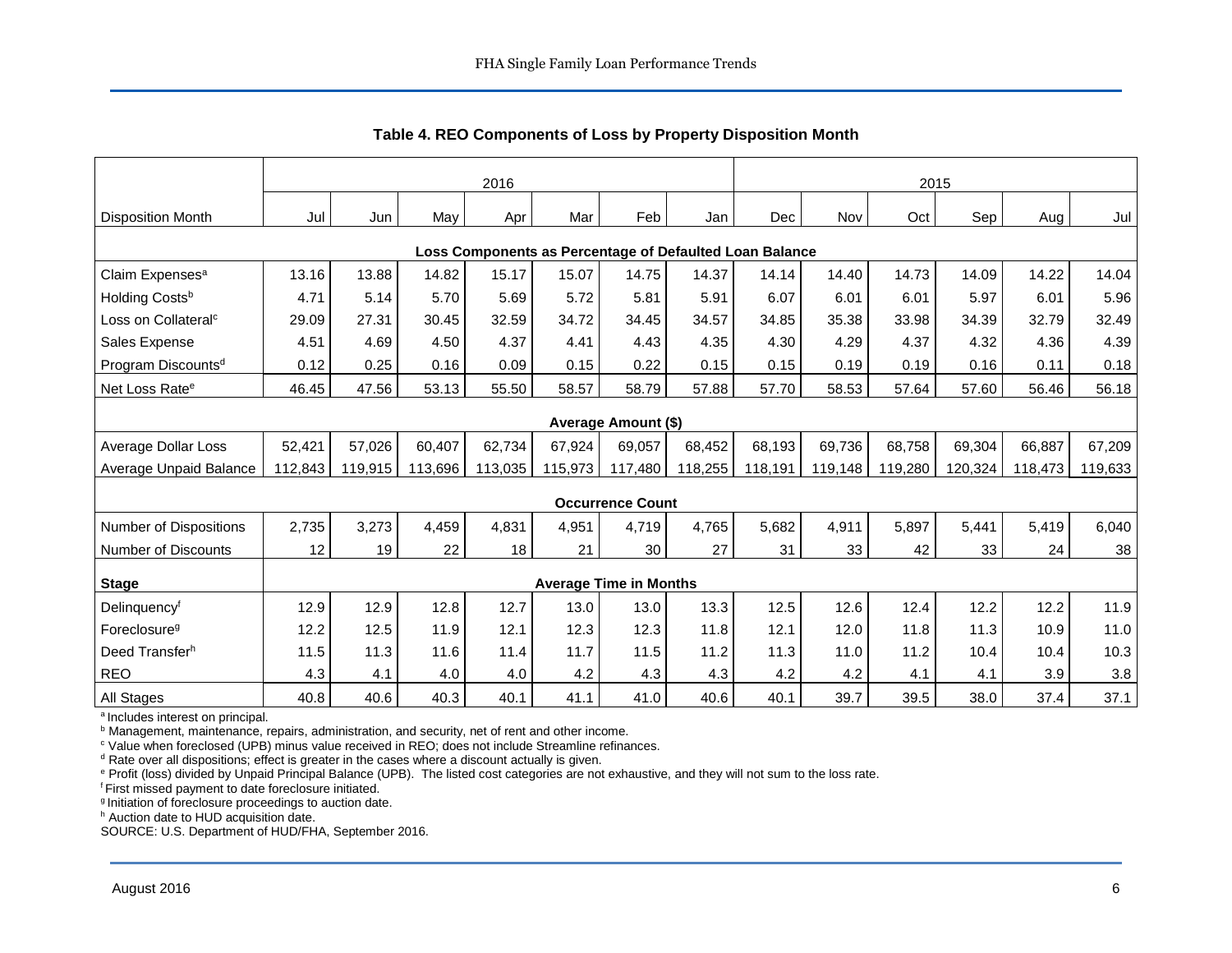<span id="page-7-0"></span>

<span id="page-7-1"></span>

NOTE: The FY 2009 cohort is separated into two parts, representing loan originations from October through March in 2009-1 and loan originations from April through September in 2009-2.